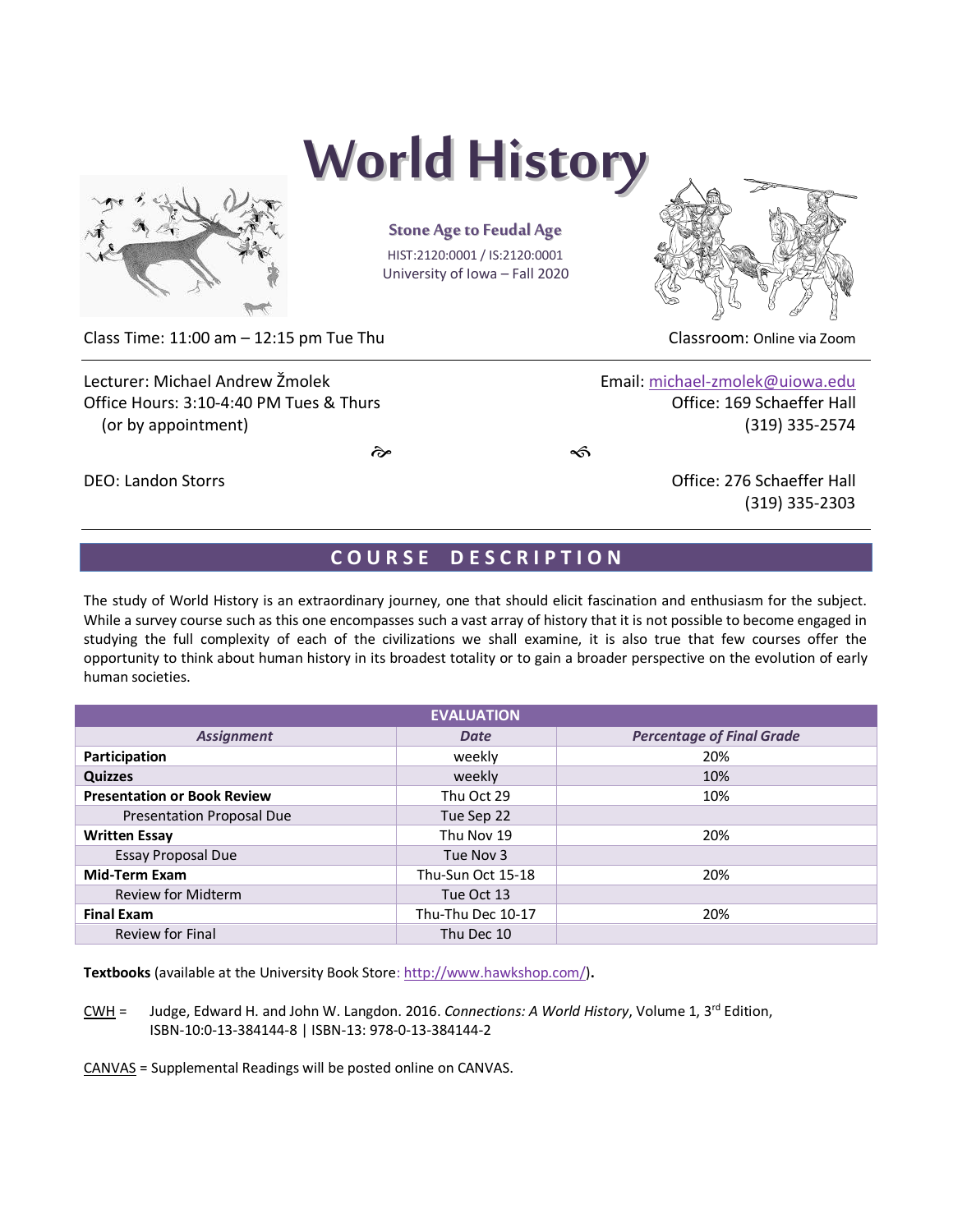**University of Iowa – Fall 2020**

# **L E A R N I N G O B J E C T I V E S**

In the past, interaction between civilizations was limited by deserts or cut off entirely by oceans. Today, different societies and civilizations are becoming increasingly interconnected through trade and ever-improving communications technologies. Thanks to the emergence of the internet over the past two decades, a virtually limitless amount of historical data is available to each of us at the touch of a button. At the same time, the volume of new data from archaeological discovery concerning civilizations that were once obscure to us, such as the Maya or the Indus Valley Civilization, has also vastly increased. Becoming familiar with the 'contours' of world history will provide you with the mental framework for organizing an otherwise overwhelming amount of data about dozens of major civilizations and thousands of smaller societies.

As we move through time and space, you are encouraged to think of yourself as an explorer on a project of discovery. Because we will of necessity devote limited time to each society we discuss, this journey may seem like one involving multiple brief stops along the way. This should not deter you from thinking of this as a romantic journey, for if you find that a certain historical people catches your eye and fascinates you, you will have the opportunity to sustain that fascination throughout the course by making your 'newfound love' the topic for your writing projects. As you develop ideas for your essay by exploring one or more specific societies more carefully, you may discover things that you would like to share with others in the classroom, where together, we may be able to put what you have brought to our attention in context by considering the differences and similarities of past societies from one another as well as from the society we live in today.

By studying development and interaction between historical civilizations and the very meaning of the concept of civilization, this course will challenge students to develop critical thinking skills in terms of learning how to analyze, interpret and synthesize a variety of often complex data about very different societies, thereby also developing an appreciation for the methods and techniques of historical inquiry. This will include engaging in original texts from different historical societies to interrogate their meaning and articulating the result of these inquiries in written form.

Upon completion of this course, you will have developed your own mental framework of the contours of world history and a working familiarity with the social, political, economic, technological, religious and intellectual contributions of most of the world's civilizations and cultures. This means that, going forward, you will be better prepared to make informed inferences and deductions about different societies by referring to their knowledge of world history rather than relying upon supposition. By the end of the course, you should have a general working knowledge of all the early societies in world history.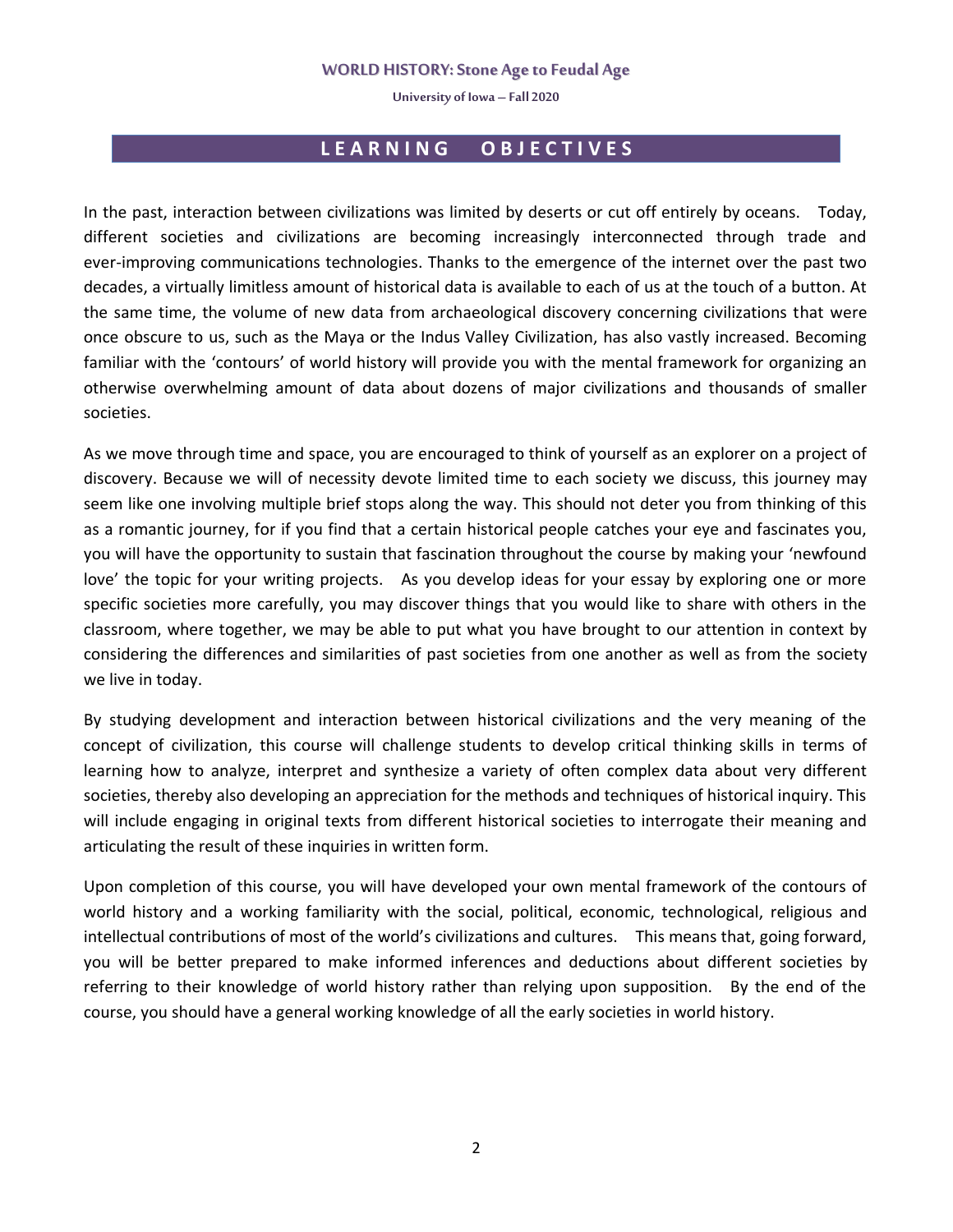**University of Iowa – Fall 2020**

# **E V A L U A T I O N A N D A S S I G N M E N T S**

| <b>Grading Scale</b> |  |       |    |       |    |       |       |        |    |
|----------------------|--|-------|----|-------|----|-------|-------|--------|----|
| 59                   |  | 67-69 | D+ | 77-79 | C+ | 87-89 | B+    | 98-100 | A۰ |
| or                   |  | 63-66 | ◡  | 73-76 | ◡  | 83-86 | В     | 93-97  |    |
| below                |  | 60-62 | D- | 70-72 | Ŀ- | 80-82 | $B -$ | 90-92  | А- |

| 20%<br><b>In-Class Participation</b>                                       | <b>Study Groups</b>                                                                               |  |  |
|----------------------------------------------------------------------------|---------------------------------------------------------------------------------------------------|--|--|
| Your participation in this class-by way of questions,                      | At the outset of the semester we will form study groups of                                        |  |  |
| comments and shared insights-are a vital part of the                       | 3-5 students. Working with your classmates, your group will                                       |  |  |
| learning experience for all present. This portion of your final            | prepare discussion points in the form of: questions,                                              |  |  |
| grade will be based upon how well you made substantive                     | comments or critiques about the readings for the week your                                        |  |  |
| and positive contributions to classroom discussions,                       | group is assigned to present. Please make sure your name is                                       |  |  |
| including producing discussion questions with your study                   | next to any of the discussion points which you helped to                                          |  |  |
| group, and completed any homework or in-class excercizes                   | write. While not a graded assignment, this will factor into                                       |  |  |
| assigned.                                                                  | your overall in-class participation score.                                                        |  |  |
| <b>Online Quizzes (weekly)</b><br>10%                                      | (Pass/Fail)<br><b>IU Plagiarism Detection Test</b>                                                |  |  |
| Due by lecture time on most Tuesdays, Online Quizzes (OQ)                  | You are required to visit Indiana University's tutorial on                                        |  |  |
| are brief quizzes intended to stimulate your thinking so that              | How to Recognize Plagiarism at: www.indiana.edu/~istd/                                            |  |  |
| you come to class prepared to contribute to the classroom                  | In order to pass this course you are required to submit: 1) a                                     |  |  |
| discussion. You will log into ICON/Canvas and take a short                 | 1-2 paragraph summary of what you have learned from this                                          |  |  |
| quiz on the readings for the week.                                         | site; or: 2) the certificate with your name, email address                                        |  |  |
| OQ#1: Due: 9/1<br>OQ#5: Due: 9/29<br>OQ# 9: Due: 11/3                      | and the unique ID number issued by the site upon                                                  |  |  |
| OQ#2: Due: 9/8<br>OQ#6: Due: 10/6<br>OQ#10: Due: 11/10                     | successful completion of the test, in which case you will                                         |  |  |
| OQ#3: Due: 9/15<br>OQ#7: Due: 10/20<br>OQ#11: Due: 11/17                   | receive extra credit worth 1% of your final score.                                                |  |  |
| OQ#4: Due: 9/22<br>OQ#8: Due: 10/27<br>OQ#12: Due: 12/1                    | Due: Tuesday, September 8th by midnight<br><b>IU Test:</b>                                        |  |  |
| <b>Presentation</b><br>10%                                                 | 10%<br><b>Book Report/Review</b>                                                                  |  |  |
| Choosing a topic that falls within the scope of this course,               | If you choose not to present, you may select a non-fiction                                        |  |  |
| you will give a presentation to the class 3-5 minutes in                   | book on a historical subject which falls within the scope of                                      |  |  |
| length. You are encouraged to talk about the topic of your                 | this class and write a book report/review. Be sure to clear                                       |  |  |
|                                                                            |                                                                                                   |  |  |
|                                                                            |                                                                                                   |  |  |
| essay. Slides are not required, but if you choose to produce               | the title with your instructor before proceeding. The 'report'                                    |  |  |
| slides, we will need to work out the technical details in                  | part of this assignment involves given a brief (1-2 page)                                         |  |  |
| advance. If you choose not to present you may do a book<br>review instead. | synopsis of the contents of the book. The 'review' part                                           |  |  |
|                                                                            | involves offering an appraisal of the work. An 'A' book                                           |  |  |
| Proposal Due: Tue 9/22<br>Presentations: In-Class on Thu 10/29             | report/review will be at least 4 pages in length.<br>Due: Thu 10/29                               |  |  |
|                                                                            | Exams (2)<br>30%                                                                                  |  |  |
| <b>Essay</b>                                                               | You will take two exams in this course to test your                                               |  |  |
| During the second half of the course, you will produce a                   | comprehension of the material. may involve multiple choice,                                       |  |  |
| written essay on a topic relevant to the course, drawing                   | true-false, matching, definitions or short answer questions.                                      |  |  |
| upon the sources you have gathered and the book you may                    | The exams will be online and there will be a time limit. The                                      |  |  |
| have read for the report/review. An 'A' essay will be at least             | exams will be open book by default.                                                               |  |  |
| 5 pages in length. You are encouraged to turn in a proposal                |                                                                                                   |  |  |
| with a clearly worded thesis and an outline for feedback.                  | Open: 10/15<br>Due: 10/18<br><b>MIDTERM EXAM:</b><br><b>FINAL EXAM:</b><br>Open: 12/10 Due: 12/17 |  |  |
| Proposal Due: Tue 11/3<br>Final Draft Due: Thu 11/19                       | <b>Note:</b> Exams are not cumulative                                                             |  |  |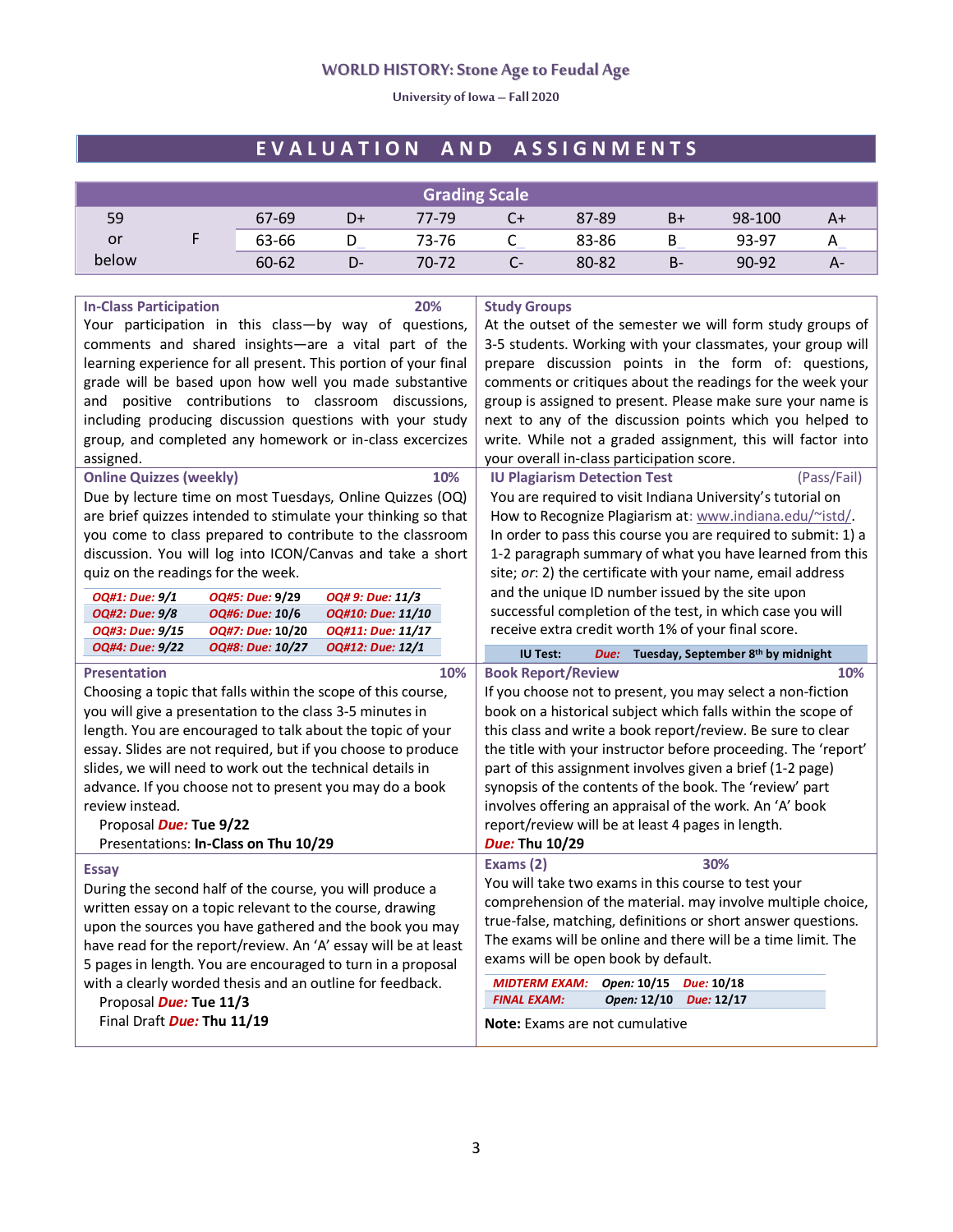**University of Iowa – Fall 2020**

# **COURSE SCHEDULE I. INTRODUCTION**

# Tue 8/25 **Introduction to World History**

Introductions. Overview of the syllabus and course expectations, discussion of the learning objectives and format of the course, discussion of the development of World History as a discipline.

# **World Human Evolution to the Stone Age: From Hunters and Gatherers to Agriculturalists** CWH: Ch. 1, pp. 1-18: 'The Emergence of Human Societies' CANVAS: Landau: 'Rare skull sparks human evolution controversy'

# **II. HEARTHS OF CIVILIZATION [3500-1700 BCE]**

**Test**

| Thu 8/27                                  | <b>The Andes</b>    | The Norte Chico Culture and Caral<br>CWH: Ch. 5, pp. 85-89: 'Origins and Arrival of the Amerinds'<br>CANVAS: Haas and Creamer: 'Crucible of Andean Civilization'                                                         | (3500-1800 BCE)            |
|-------------------------------------------|---------------------|--------------------------------------------------------------------------------------------------------------------------------------------------------------------------------------------------------------------------|----------------------------|
|                                           | <b>Indus Valley</b> | Harappan Civilization and the Early Vedic Period<br>CWH: Ch. 3, pp. 43-49: 'Societies and Beliefs of Early India'                                                                                                        | (3300-1300 BCE)            |
| Tue 9/1                                   | Mesopotamia         | Sumer, Akkadia and Old Babylon   OQ#1 Due<br>CWH: Ch. 2, pp. 19-27: 'Early West Asian Societies'                                                                                                                         | (3500-1700 BCE)            |
| Thu 9/3                                   |                     | Egypt and Nubia Unification to Middle Kingdom<br>CWH: Ch. 2, pp. 30-36: 'Early Northeast African Societies'<br><b>CANVAS: Kitchen: 'The Chronology of Ancient Egypt'</b>                                                 | (3500-1700 BCE)            |
|                                           | China               | <b>Xia and Shang Dynasties</b><br>CWH: Ch. 4, pp. 64-69: 'The Origins of the Chinese Empire'<br>CANVAS: Li: 'State of Emergency in Early China                                                                           | (2852-1046 BCE)            |
|                                           |                     | III. THE EXPANSION OF STATES AND CIVILIZATIONS                                                                                                                                                                           | $[1700 - 700 \text{ BCE}]$ |
| Tue 9/8                                   | Greece              | Myceanae, Minoa and the Greek Dark Ages   OQ#2 Due<br>CWH: Ch. 7, pp. 124-128: 'Early Greece'                                                                                                                            | $(1700-750$ BCE)           |
| Due: IU<br>Plagiarism<br><b>Detection</b> | <b>Phoenicians</b>  | <b>Merchants of the Mediterranean</b><br>$C(ML)$ , $C_{\rm k}$ , $C_{\rm k}$ , $C_{\rm k}$ , $C_{\rm k}$ , $C_{\rm k}$ , $C_{\rm k}$ , $C_{\rm k}$ , $C_{\rm k}$ , $C_{\rm k}$ , $C_{\rm k}$ , $C_{\rm k}$ , $C_{\rm k}$ | (2000-500 BCE)             |

CWH: Ch. 2, p. 37: 'The Phoenician Connection'

CANVAS: Clifford: 'Phoenician Religion'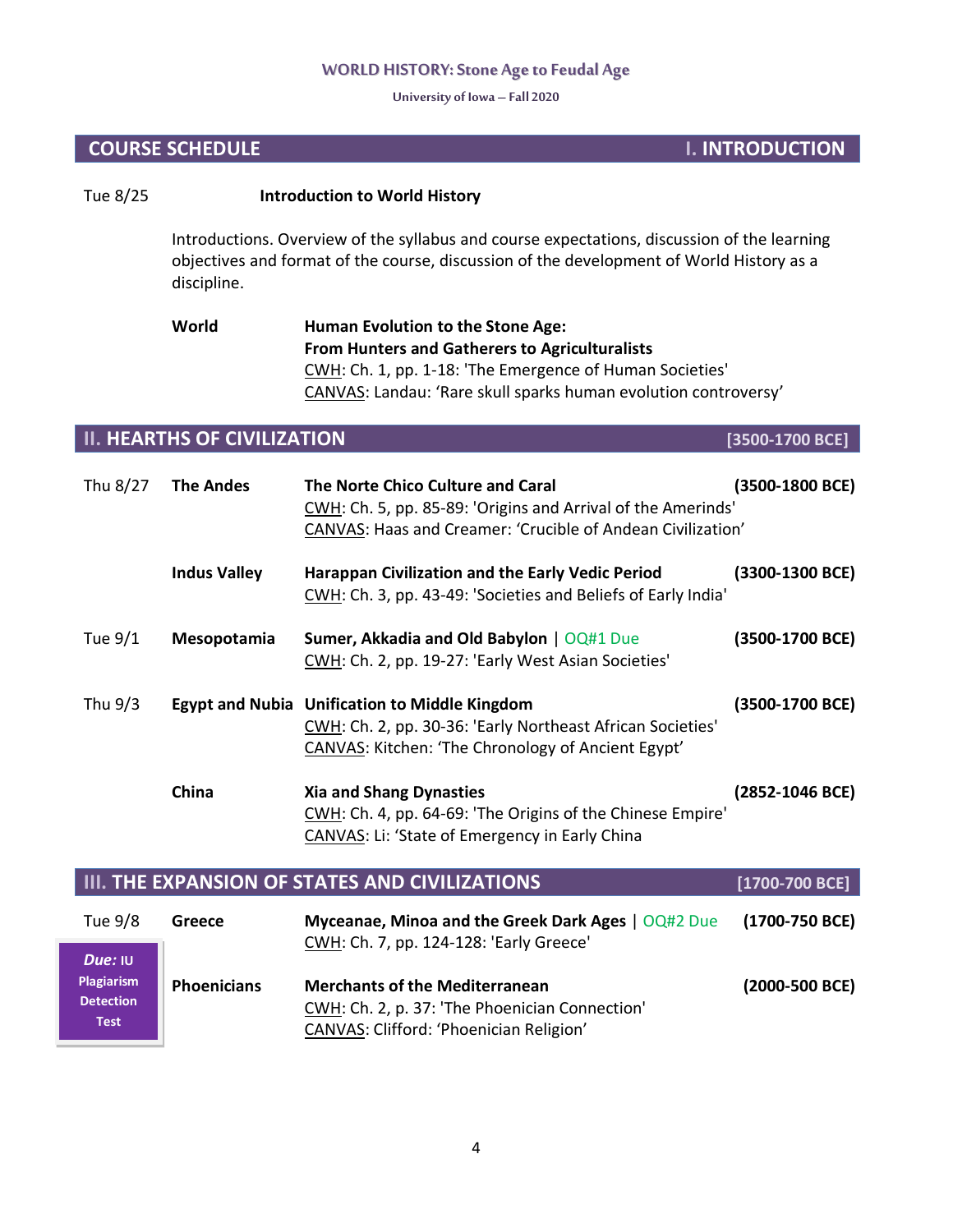**University of Iowa – Fall 2020**

| Thu 9/10                                | <b>Hittites</b>      | Old, Middle and New Kingdoms<br>CWH: Ch. 2, pp. 27-29: 'Indo-European  Hittite'<br>& 'The Hittite Connection'                                                            | (1750-1180 BCE)              |
|-----------------------------------------|----------------------|--------------------------------------------------------------------------------------------------------------------------------------------------------------------------|------------------------------|
|                                         | Assyria              | <b>Rise and Fall of an Empire</b>                                                                                                                                        | (2100-1180 BCE)              |
|                                         | <b>Babylon</b>       | <b>Hittite, Kassite and Assyrian Occupiers</b><br>CWH: Ch. 2, pp. 29-30: 'Later Mesopotamia: Assyrians and Chaldeans'                                                    | $(1700 - 605 \text{ BCE})$   |
| Tue 9/15                                | Egypt                | Hyksos, Kush, Libyan, Assyrian and Persian Occupiers<br>OQ#3 Due                                                                                                         | (1700-332 BCE)               |
|                                         | <b>Africa</b>        | <b>African Societies</b><br>CWH: Ch. 13, pp. 242-247: 'Early African Societies'                                                                                          | $(14,000 - 500 \text{ BCE})$ |
|                                         | <b>Hebrews</b>       | The Emergence of Monotheism<br>CWH: Ch. 2, pp. 38-40: 'The Israelites and Their God'                                                                                     | $(1600-100 \text{ BCE})$     |
| Thu 9/17                                | India                | Vedic to Maurya: Emergence of Hinduism and Buddhism (2000-185 BCE)<br>CWH: Ch. 3, pp. 50-55: 'The Religions of India' and 'Post-Vedic India'                             |                              |
|                                         | China                | <b>Zhou Dynasty and the Warring States Period</b><br>CWH: Ch. 4, pp. 69-76: 'State and Society During the Zhou Dynasty'<br>and 'The Classical Age of Chinese Philosophy' | $(1045-221 \text{ BCE})$     |
| Tue 9/22                                | Polynesia            | <b>Wanderers in the Pacific   OQ#4 Due</b>                                                                                                                               | (1500 BCE-500 CE)            |
| Due:<br><b>Presentation</b><br>Proposal | <b>North America</b> | <b>Amerinds of North America: Adena and Hopewell</b><br>CWH: Ch. 5, pp. 89-92: 'The Amerinds of North America'                                                           | (1000 BCE-400 CE)            |
|                                         | <b>Mesoamerica</b>   | <b>Olmecs and Pre-Classic Mayans</b><br>CWH: Ch. 5, pp. 93-95: 'The Amerinds of Mesoamerica'                                                                             | (1800 BCE-250 CE)            |
|                                         | <b>South America</b> | <b>Chavín Culture</b><br>CWH: Ch. 5, p. 100: 'South America: Societies of the Andes'                                                                                     | (2000 BCE- 200 BCE)          |
|                                         |                      | IV. CLASSICAL ANTIQUITY: The Rise and Fall of Empires in Eurasia                                                                                                         | $[700$ BCE - 300 CE]         |
| Thu 9/24                                | Persia               | <b>Median to Achaemenid Empires</b><br>CWH: Ch. 6, pp. 105-116: 'The Persian Connection'                                                                                 | $(678-336$ BCE)              |

**Classical Birthplace of Democracy (750-338BCE)** Greece CWH: Ch. 7, pp. 128-138: 'Archaic Greece' and 'Classical Greece'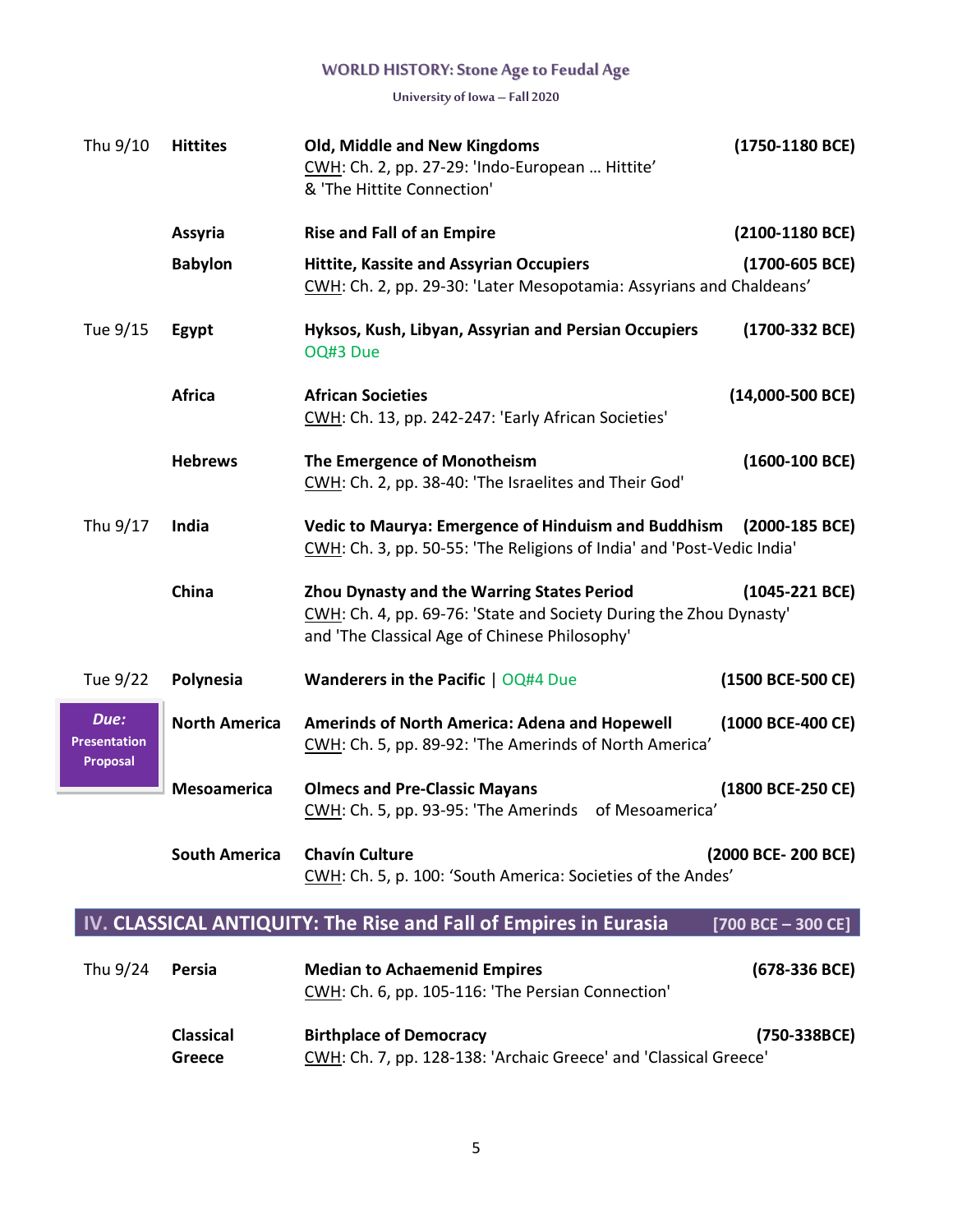**University of Iowa – Fall 2020**

| Tue 9/29       | <b>Hellenistic</b><br><b>Greece</b> | The Spread of Greek Knowledge and Culture   OQ#5 Due<br>CWH: Ch. 7, pp. 138-144: 'The Empire of Alexander' and<br>'Connections and Conflicts' | $(338-63 \text{ BCE})$ |
|----------------|-------------------------------------|-----------------------------------------------------------------------------------------------------------------------------------------------|------------------------|
| Thu 10/1       | Rome                                | <b>Republic to Empire</b><br>CWH: Ch. 8, pp. 146-158: 'The Romans Connect the Mediterranean'                                                  | (509 BCE - 313 CE)     |
|                | <b>Northern</b><br><b>Europe</b>    | Gaul and the Celts, Germania, Illyria, Dacia and the Slavs (800 BCE - 9 CE)<br>CWH: Ch. 9, pp. 166-169: 'Germanic Societies'                  |                        |
| Tue 10/6       | China                               | Western and Eastern Han   OQ#6 Due<br>CWH: Ch. 4, pp. 76-84: 'Birth' and 'Growth of the Empire under the Han'<br>and 'the Silk Road'          | (221 BCE-208 CE)       |
| Thu 10/8       | <b>Classical India</b>              | <b>The Early Middle Kingdoms</b><br>CWH: Ch. 3, pp. 55-58: 'India After Ashoka'                                                               | (185 BCE - 320 CE)     |
| Tue 10/13      |                                     | <b>Review of Parts I-IV</b>                                                                                                                   |                        |
| Thu 10/15-18   |                                     | Mid-Term Exam: Due Online by Sunday, Oct 18 at 11:59 pm                                                                                       |                        |
|                | <b>V. ROME'S THREE HEIRS</b>        |                                                                                                                                               | $[300-1200$ CE]        |
| Tue 10/20 Rome |                                     | <b>Christianity Transforms the Roman World   OQ#7 Due</b><br>CWH: Ch. 8, pp. 158-165: 'Roman Religion' and 'From Golden Age'                  | $(313-476 \text{ CE})$ |
|                | Western<br><b>Europe</b>            | <b>Collapse of Empire</b><br>CWH: Ch. 9, pp. 169-185: 'The Decline of the Western Roman Empire' etc.                                          | (476-1105 CE)          |
|                | Thu 10/22 Byzantium                 | <b>Continuation of Empire</b><br>CWH: Ch. 10, pp. 187-205: 'The Byzantine World'                                                              | (284-1240 CE)          |
|                | Ethiopia                            | The Kingdom of Axum<br>CWH: Ch. 13, pp. 256-257: 'Ethiopia's Christian Kingdom'                                                               | $(100-960 \text{ CE})$ |

Tue 10/27 **Arabia The Rise of Islam** | OQ#8 Due **(100-750 CE)** CWH: Ch. 11, pp. 207-224: 'The Origins and Expansion of Islam'

> **Maghrib The Abbasid Caliphate (750-1258 CE)** to Persia CWH: Ch. 12, pp. 225-234: 'Religion and Diversity...'

Thu 10/29 **Presentations**

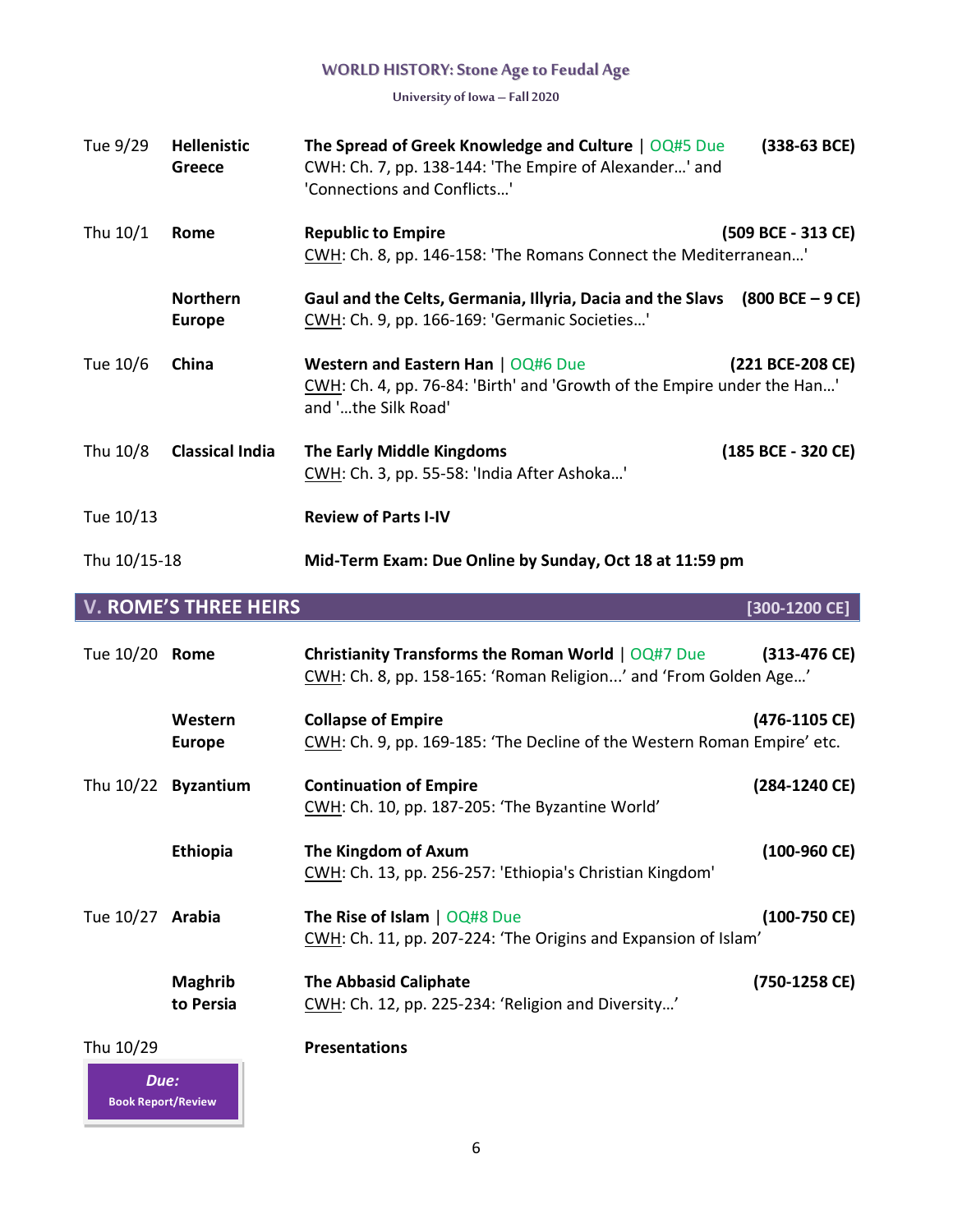**University of Iowa – Fall 2020**

# **VI. A MILLENIUM OF TURMOIL AND SPLENDOR IN SOUTH AND EAST ASIA [300-1200 CE]**

| Tue 11/3             | India                 | <b>Gupta Renaissance to the Arrival of Islam   OQ#9 Due</b><br>CWH: Ch. 3, pp. 58-63: 'The Gupta Empire' and 'Indian Society'   | (320-1206 CE)           |
|----------------------|-----------------------|---------------------------------------------------------------------------------------------------------------------------------|-------------------------|
| Due:<br><b>Essay</b> |                       | CWH: Ch. 12, pp. 234-237: 'The Islamic Impact on India'                                                                         |                         |
| Proposal             | <b>Southeast Asia</b> | The Rise of Kingdoms: Funan, Cambodia and Srivijaya<br>CWH: Ch. 12, pp. 237-241: 'India's Influence on Southeast Asia'          | $(0 - 1200 \text{ CE})$ |
| Thu 11/5             | China                 | The Cycle of Fragmentation and Unification<br>CWH: Ch.14, pp. 262-277: Age of Disunity' and 'Age of Preeminence'                | (221-1271 CE)           |
|                      | Vietnam &<br>Korea:   | The Influence of China on its Neighbors<br>CWH: Ch. 14, pp. 277-279: 'Vietnam' and 'Korea and the Chinese Impact'               | $(257 BCE - 1225 CE)$   |
|                      | Japan                 | Yayoi to the Golden Age of Nara to Kamakura Feudalism (300 BCE - 1333 CE)<br>CWH: Ch. 14, pp. 279-283: 'The Emergence of Japan' |                         |

# **VII. ASIA UNDER MONGOL RULE AND AFTER [1200-1500 CE]**

|                   |                       | Tue 11/10 Central Asia The Cataclysmic Invasions of Turks and Mongols $\vert$ OQ#10 Due (1025-1368 CE)<br>CWH: Ch. 15, pp. 284-306: 'Nomadic Conquests and Eurasian Connections' |                  |
|-------------------|-----------------------|----------------------------------------------------------------------------------------------------------------------------------------------------------------------------------|------------------|
|                   | <b>Southwest Asia</b> | <b>Mamluk Egypt, Ottoman Turkey and Safavid Persia</b><br>CWH: Ch. 17, pp. 329-342: 'Culture and Conflict'                                                                       | (1250-1517 CE)   |
| Thu $11/12$ India |                       | <b>The Delhi Sultanate</b><br>CWH: Ch. 17, pp. 342-348: 'The Mughal Empire'                                                                                                      | (1206-1526 CE)   |
|                   | <b>Southeast Asia</b> | <b>Majapahit and the Rise of the Muslim Sultanates</b>                                                                                                                           | (1200-1511 CE)   |
|                   | China                 | <b>Early Ming Dynasty</b>                                                                                                                                                        | $(1368-1500$ CE) |
|                   | Japan                 | Kemmu Restoration and Muromachi Period                                                                                                                                           | $(1333-1573$ CE) |

# **VIII. PRE-COLONIAL STATES IN AFRICA [900-1000 CE]**

| Tue 11/17 East Africa | Nubia & Abyssinia: Zagwe & Solomonid Dynasties   OQ#11 Due (900-1974 CE) |               |
|-----------------------|--------------------------------------------------------------------------|---------------|
|                       | The Swahili Coast (Kenya, Tanzania, Mozambique)                          | (900-1900 CE) |
|                       | CWH: Ch. 13, pp. 257-259: 'The City-States of East Africa'               |               |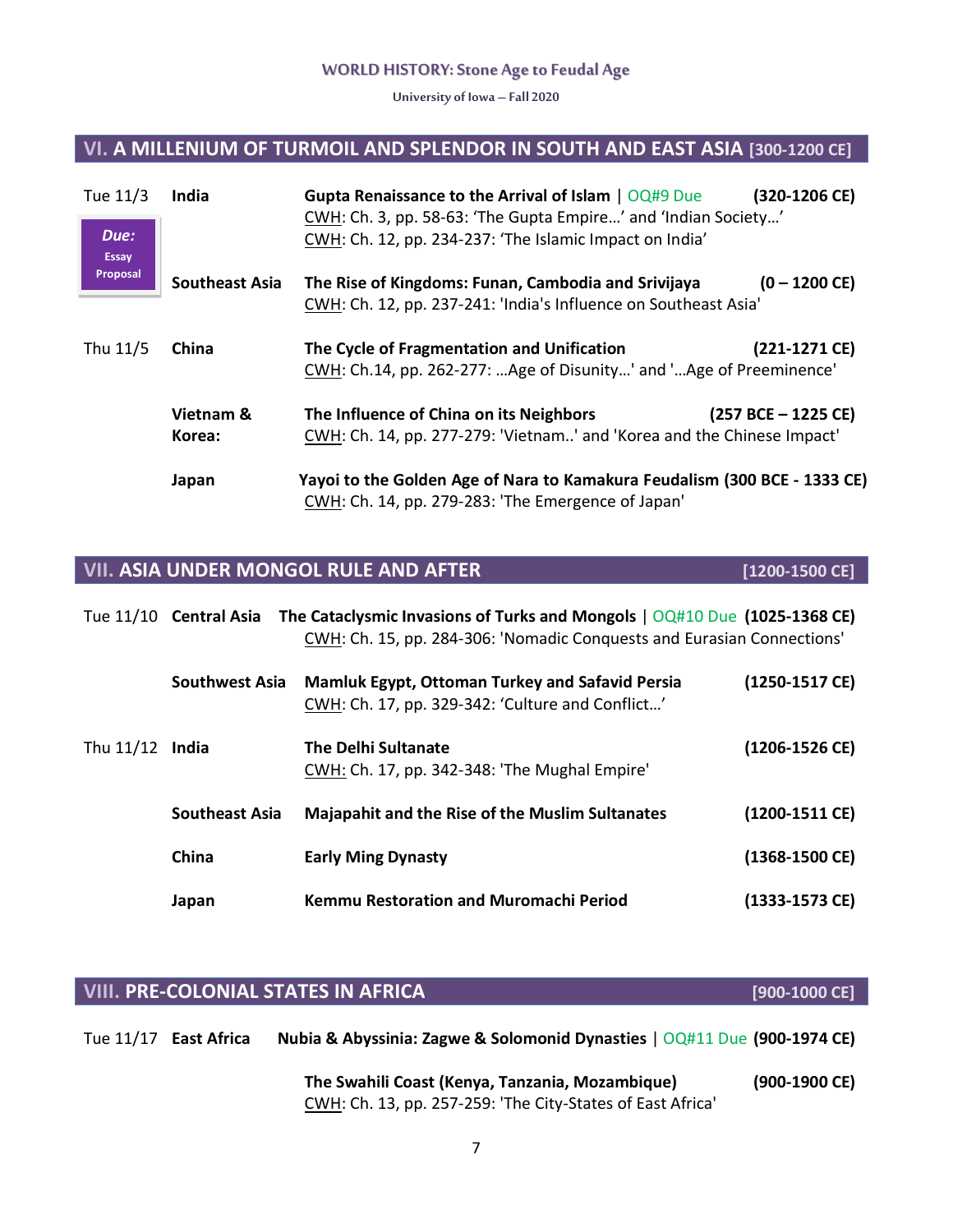**University of Iowa – Fall 2020**

| <b>West Africa</b>                      | <b>The Sudanic States</b>                             |                                 |
|-----------------------------------------|-------------------------------------------------------|---------------------------------|
|                                         | CWH: Ch. 13, pp. 247-256: 'Islamic Africa and Spain', |                                 |
|                                         | 'Trade Across the Sahara' and 'West African Kingdoms' |                                 |
|                                         | The Kanem-Bornu Empire (Chad)                         | (700-1900 CE)                   |
|                                         | Ghana or Wagadou Empire (Mauritania / Mali)           | (830-1235 CE)                   |
|                                         | Mali Empire of the Mandinka (Mauritania / Mali)       | (1230-1340 CE)                  |
|                                         | Songhai Empire (Mauritania / Mali)                    | (1340-1591 CE)                  |
|                                         | <b>Takrur Empire (Senegal)</b>                        | (800-1235 CE)                   |
|                                         | <b>Wolof Empire (Senegal)</b>                         | $(1360-1890 \text{ CE})$        |
|                                         | The Hausa and Fulani Kingdoms (Niger / Nigeria)       | $(800-1800 \text{ } \text{CE})$ |
|                                         | <b>Yoruba and Benin (Nigeria)</b>                     | (1440-1807 CE)                  |
|                                         | Akan States (Ghana / Côte d'Ivoire)                   | (1000-1957 CE)                  |
|                                         | <b>Central &amp; Southern Bantu Migrations:</b>       |                                 |
| <b>Africa</b>                           | CWH: Ch. 13, pp. 259-261: 'The Bantu Connection'      |                                 |
|                                         | Kingdom of Kongo (Congo)                              | $(1390 - 1857 \text{ CE})$      |
|                                         | Kingdom of Zimbabwe (Zimbabwe)                        | (1220-1450 CE)                  |
| IX. PRE-COLONIAL STATES IN THE AMERICAS |                                                       | [600-1500 CE]                   |

|                      | Thu 11/19 North America | Anasazi and Desert Peoples; Cahokia and the Moundbuilders (600-1500 CE)<br>CWH: Ch. 5, pp. 92-93: 'Mississippian Society' |                                  |
|----------------------|-------------------------|---------------------------------------------------------------------------------------------------------------------------|----------------------------------|
| Due:<br><b>Essay</b> | <b>Mesoamerica</b>      | Classical Mayan Society, Teotihuacán and The Toltec<br>CWH: Ch. 5, pp. 95-100: 'The Maya of the Classic Period' etc.      | $(150 - 1200 \text{ CE})$        |
|                      |                         | <b>The Aztecs</b><br>CWH: Ch. 18, pp. 349-355: 'The Aztec Empire'                                                         | $(1325-1519 \text{ } \text{CE})$ |
|                      | <b>South America</b>    | Nazca, Moche, Tiahuanaco, Huari and Chimor<br>CWH: Ch. 5, pp. 100-104: ' Nazca, and Moche Societies' etc.                 | $(200 - 1300 \text{ CE})$        |
|                      |                         | The Incas<br>CWH: Ch. 18, pp. 355-358: 'The Inca Empire'                                                                  | (1438-1525 CE)                   |
| Tue 11/24            |                         | <b>THANKSGIVING BREAK: NO CLASS</b>                                                                                       |                                  |
| Thu 11/26            |                         | <b>THANKSGIVING BREAK: NO CLASS</b>                                                                                       |                                  |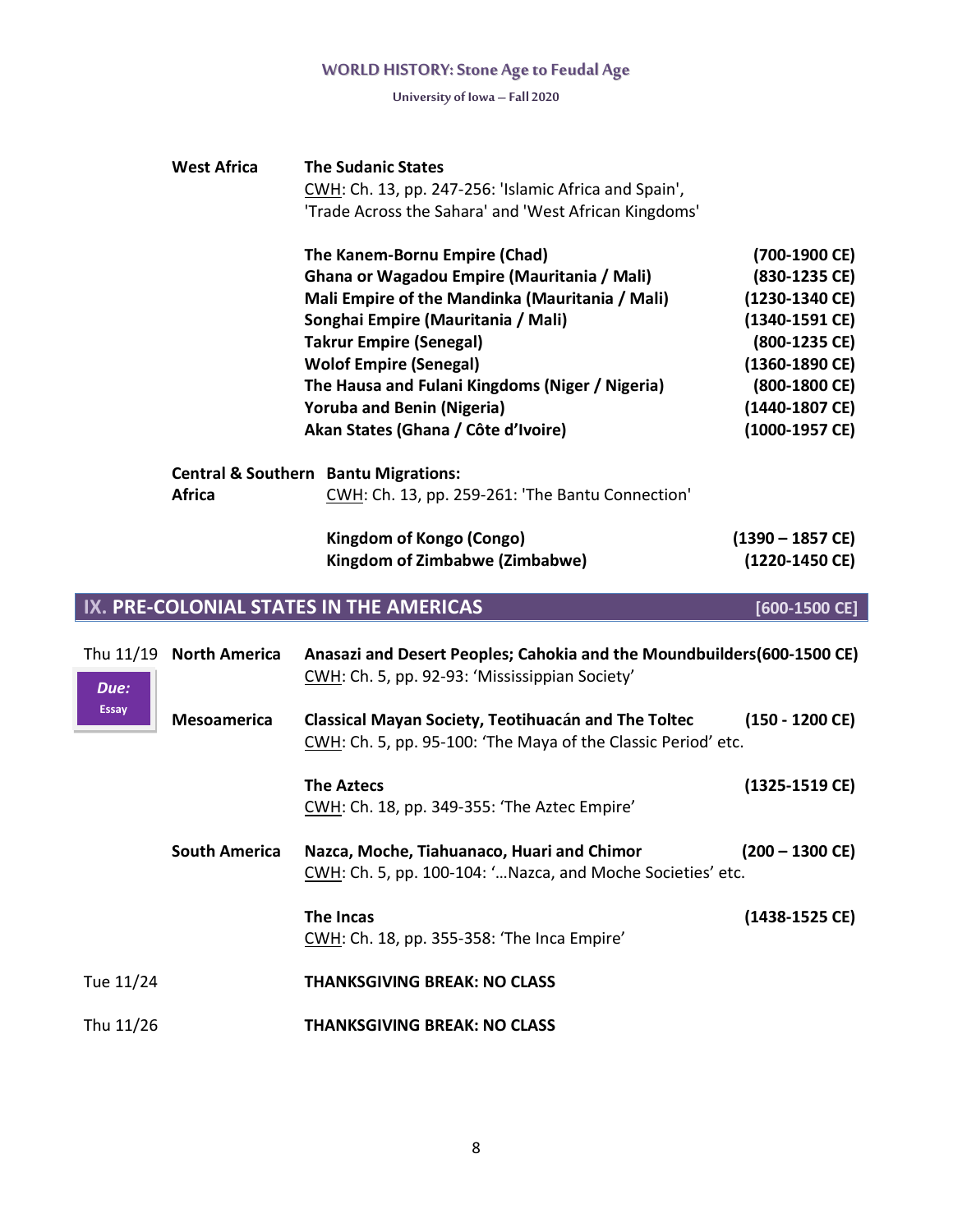**University of Iowa – Fall 2020**

# **X. EUROPE: DARK AGES TO WORLD EXPLORATION [1000-1600 CE]**

| Tue 12/1 | <b>Europe</b>                                                                                                              | Manorialism to Feudalism: The Middle Ages $\vert$ OQ#12 Due (1050-1350 CE)<br>CWH: Ch. 16, pp. 307-317: 'The Resurgence of the Christian West'                                                 |                  |  |
|----------|----------------------------------------------------------------------------------------------------------------------------|------------------------------------------------------------------------------------------------------------------------------------------------------------------------------------------------|------------------|--|
|          |                                                                                                                            | The Later Middle Ages: The Plague and the Renaissance<br>CWH: Ch. 16, pp. 317-328: 'Fourteenth-Century Challenges' and<br>'The European Renaissance'                                           | $(1300-1530$ CE) |  |
| Thu 12/3 | World<br><b>European Expansion: Early Colonialism</b><br>CWH: Ch. 19, pp. 369-379: 'Global Exploration and Global Empires' |                                                                                                                                                                                                | (1415-1500 CE)   |  |
|          | <b>Americas</b>                                                                                                            | The New World: Conquest of the Americas<br>CWH: Ch. 18, pp. 358-367: 'The Arrival of the Spaniards' etc.<br>CWH: Ch. 19, pp. 379-390: 'The Spanish and Portuguese Empires' etc.<br>Due: Essays | (1517-1675 CE)   |  |

# **XI. PEERING AHEAD: REFORMATION TO INDUSTRIAL REVOLUTION [1500-1850 CE]**

| Tue 12/8   | <b>Europe</b> | Reformation, Counterreformation & the Thirty Years' War (1517-1648 CE)<br>CWH: Ch. 20, pp. 391-404: 'The West in an Age of Religious Conflict'          |
|------------|---------------|---------------------------------------------------------------------------------------------------------------------------------------------------------|
|            |               | 'Mercantilism' & Europe's Different Paths out of Feudalism (1648-1850 CE)<br>CWH: Ch. 20, pp. 405-412: 'The Globalization of Western Christianity' etc. |
| Thu 12/10  |               | <b>Review of Parts V-XI</b>                                                                                                                             |
|            |               | <b>Evaluations</b>                                                                                                                                      |
| $12/14-18$ |               | <b>FINAL EXAM WEEK</b><br>Final Exam Due Online: Thursday, December 19th by 12:59 pm                                                                    |

# **POLICIES: P A R T I C I P A T I O N**

- 1. **Cameras On Please:** Please keep your cameras on, if possible, during live meetings via Zoom. We hope you have a camera on your computer so that when participating via Zoom your instructors and classmates can see you. The more of us who are visible, the more we can re-create the feel of a live classroom.
- 2. **Make-Up Assignments:** Online Quizzes cannot be re-taken after the date by or on which they are to be taken except in cases involving legitimate, documented reasons. An assignment sheet with Instructions may be found under the Course Materials module on Icon/Canvas.
- 3. **Collaboration:** You are encouraged to collaborate with your classmates in reviewing the reading material and discussing the course content. Exams and assignments, however, are an evaluation of how well you have comprehended and synthesized the course content as an individual. While you may discuss the essay questions you are given for assignments with your colleagues, you are expected to do the writing on all written assignments, quizzes and exams by yourself.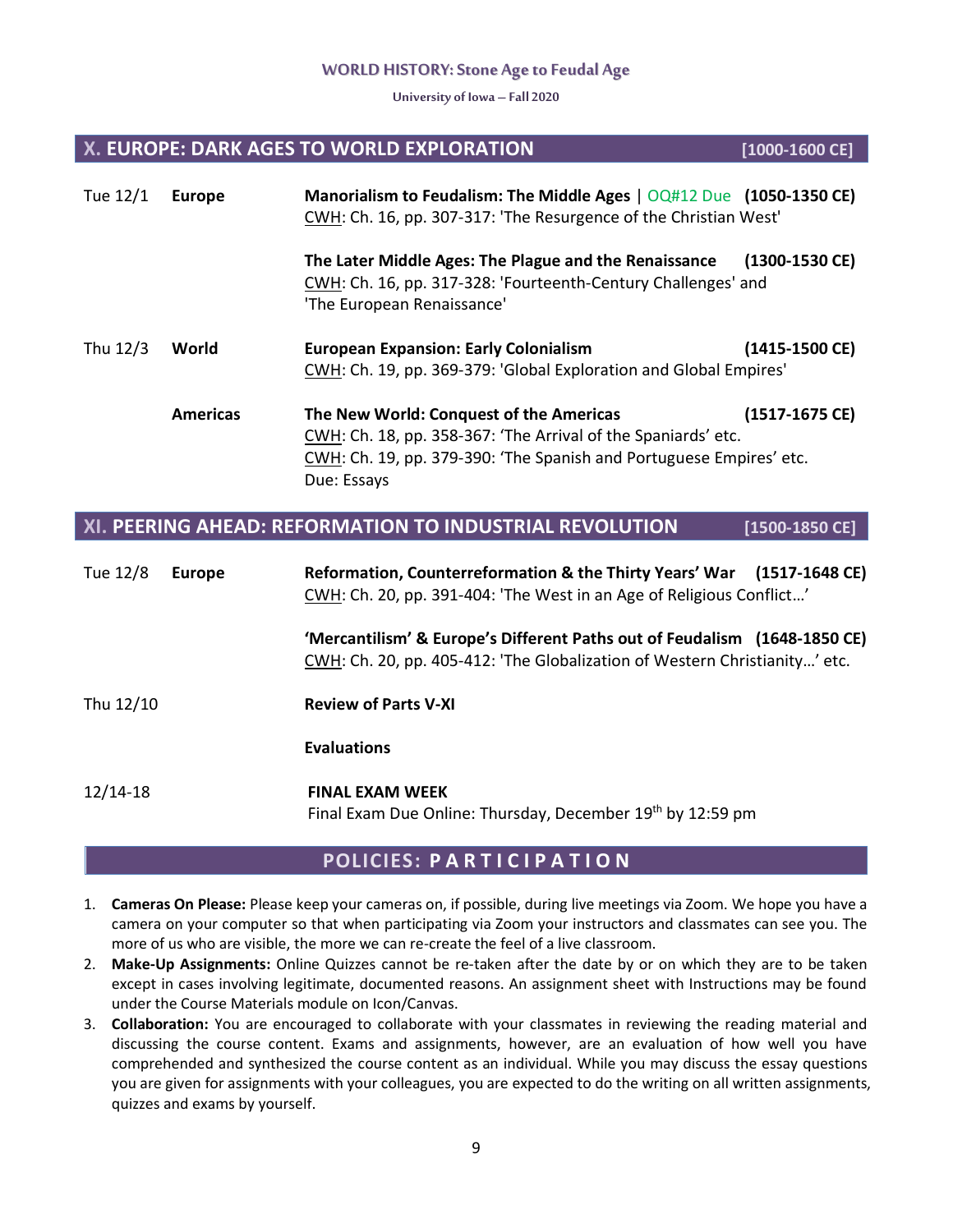**University of Iowa – Fall 2020**

# **POLICIES: A S S I G N M E N T S**

- 1. **Plagiarism:** You are expected to submit original work. Do not cut and paste material from your sources as you write, as this greatly increases the likelihood of plagiarism. Any string of text longer than seven (7) words that is lifted directly from a source that is not attributed to the original by adding "quote marks" *and* a citation constitutes plagiarism. Paraphrasing without including a citation is also plagiarism. Plagiarism is a form of cheating because it involves falsely indicating to the reader that you wrote something which you did not write. All written assignments are checked electronically for instances of plagiarism. Blatant cheating will result in a 0 for the assignment and will be reported to the University authorities. You will learn more about academic dishonesty (plagiarism) by completing the IU Test.
- 2. **Online Submissions Formatting:** All written assignments must be submitted via the ICON/Canvas Dropbox so that the text of your writing assignments may be compared against the web and other student papers to ensure academic honesty. For the electronic version, submit your file in a standard file format such as .pdf, .docx, or .rtf to be sure that your instructor can open it. Written assignments will be typed on plain white 8.5" x 11" paper using 12 point font (Times New Roman is preferred), using 1.5 line spacing and 1" margins. *Chicago Manual of Style* formatting is preferred but you may use any style manual you choose, or follow your own formatting style, so long as you are consistent.
- 3. **Late Penalties**: Assignments handed in by the on time will receive priority in terms of comments. No penalties will be assessed on late assignments during a grace period of 7 days. Thereafter, half a letter grade (5%) deduction will be assessed on any written assignment turned in more than 7 days late, increasing to a full letter grade (10%) after 14 days.
- 4. **Do Not Cite Reference Works:** Reference works such as *Encyclopedia Britannica* or *Wikipedia.org* provide general knowledge. You may take it for granted that your reader has access to information found here and therefore you do not need to include such reference works in your citations and bibliography; they will not count toward your minimum number of citations.
- 5. **Content:** There are many courses you can take if you wish to focus on Europe and European America. Since this is a World history course, your topic must involve non-European and non-American events and places.

# **S T U D E N T R E S O U R C E S**

- • *The Writing Center*: [www.uiowa.edu/~writingc/](http://www.uiowa.edu/~writingc/) helps all in the University community improve their writing, including attitudes and self-confidence about writing. We also assist with reading.
- • *The Speaking Center***:** [clas.uiowa.edu/rhetoric/for-students/speaking-center](http://clas.uiowa.edu/rhetoric/for-students/speaking-center) is available to help students who would like to work on any aspect of oral communication, including: effective classroom participation, delivering oral presentations, speech anxiety and much more.
- • *Tutor Iowa***:** [tutor.uiowa.edu/](http://tutor.uiowa.edu/) is an excellent resource to find academic assistance and mentoring for your University of Iowa courses.
- • *UI Libraries***:** have librarians on hand to help you succeed with your projects, while the website: [http://search.lib.uiowa.edu](http://search.lib.uiowa.edu/) is your gateway to finding resources.
- • *JSTOR***:** Guidelines for your written assignments may require a minimum number of scholarly sources. JSTOR is the world's largest repository of scholarly articles and the first place to look for scholarly articles on your topic. From the University Libraries website, click 'Databases', select the letter 'J' and scroll to the bottom of the page and click on 'JSTOR (Journal Storage)'. Log in using your hawkid at the prompt and click 'Advanced Search'. Type in your key terms and check the 'Articles' checkbox to begin searching.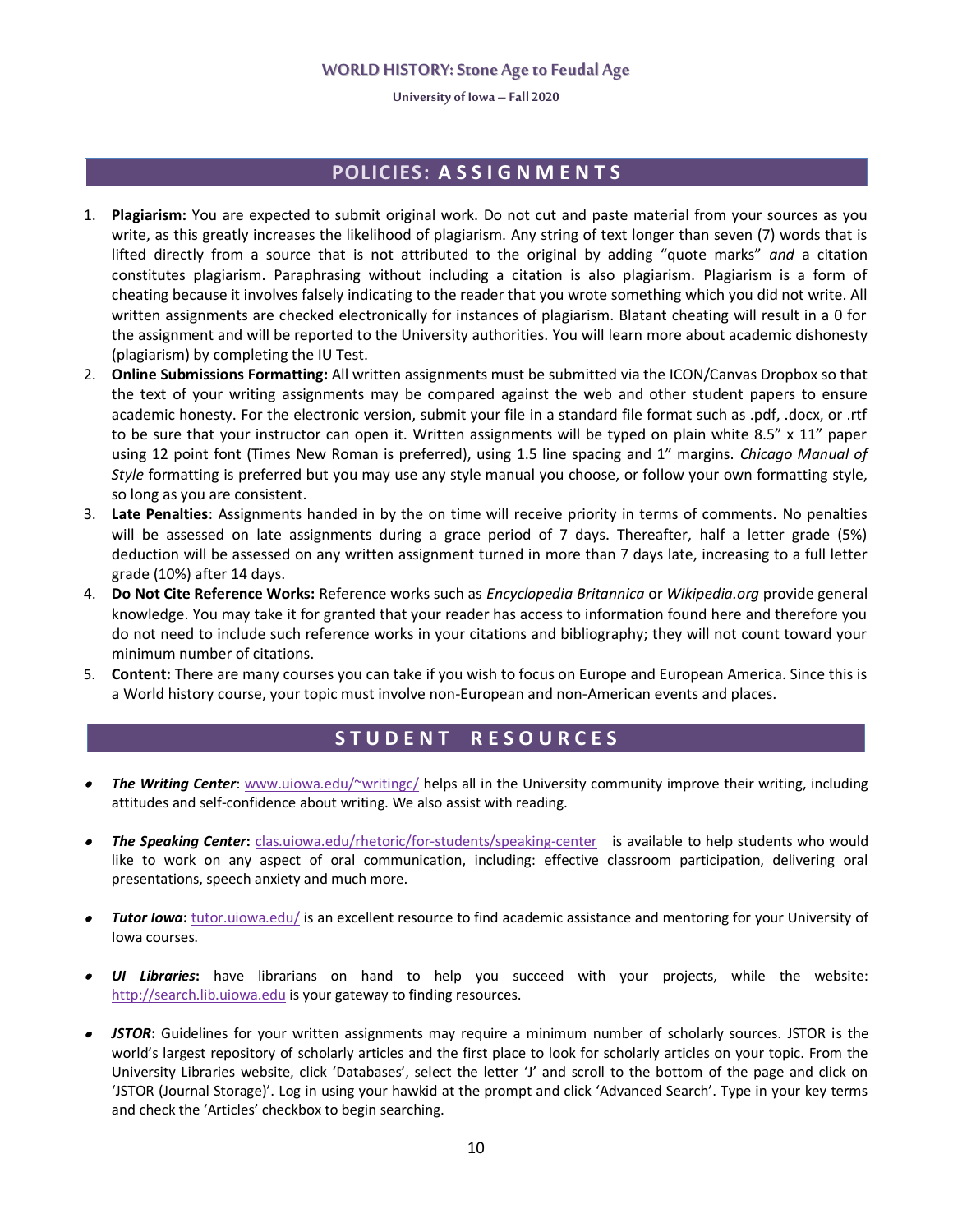**University of Iowa – Fall 2020**

# **UI and the College of Liberal Arts and Sciences INFORMATION FOR UNDERGRADUATES**

#### **Absences and Attendance**

Students are responsible for attending class and for contributing to the learning environment of a course. Students are also responsible for knowing their course absence policies, which will vary by instructor. All absence policies, however, must uphold the UI policy related to student illness, mandatory religious obligations, including Holy Day obligations, military service obligations, unavoidable circumstances or University authorized activities Students may use the CLAS absence form to aid communication with the instructor who will decide if the absence is excused or unexcused. The form is on ICON in the top banner under "Student Tools." More information is at https://clas.uiowa.edu/students/handbook/attendance-absences.

#### **Academic Integrity**

All undergraduates enrolled in courses offered by CLAS have, in essence, agreed to the College's Code of Academic Honesty. Misconduct is reported to the College, resulting in suspension or other sanctions, with sanctions communicated with the student through UI email. Visit this page for information: (https://clas.uiowa.edu/students/handbook/academic-fraud-honor-code).

#### **Accommodations for Disabilities**

UI is committed to an educational experience that is accessible to all students. A student may request academic accommodations for a disability (such as mental health, attention, learning, vision, and physical or health-related condition) by registering with Student Disability Services (SDS). The student is then responsible for discussing specific accommodations with the instructor. More information is at https://sds.studentlife.uiowa.edu/.

#### **Administrative Home of the Course**

The College of Liberal Arts and Sciences (CLAS) is the administrative home of this course and governs its add/drop deadlines, the second-grade-only option, and related policies. Other colleges may have different policies. CLAS policies may be found here: https://clas.uiowa.edu/students/handbook.

#### **Class Behavioral Expectations**

Students are expected to comply with University policies regarding appropriate classroom behavior as outlined in the Code of Student Life. This includes the policies and procedures that all students have agreed to regarding the Steps Forward for Fall 2020 in response to the COVID-19 pandemic. Particularly, all students are required to wear a face covering when in a UI building, including a classroom. In addition, the density of seats in classrooms has been reduced; in some instances, this will allow 6 feet or more between students while other cases, it may be less. Regardless, wearing a face covering and maintaining as much distance as possible are vital to slowing the spread ofCOVID-19. In the event that a student disrupts the classroom environment through their failure to comply with the reasonable directive of an instructor or the University, the instructor has the authority to ask that the student immediately leave the space for the remainder of the class period. Additionally, the instructor is asked to report the incident to the Office of Student Accountability for the possibility of additional follow-up. Students who need a temporary alternative learning arrangement related to COVID-19 expectations should contact Student Disability Services arrangements/: +1 319-335-1462

https://sds.studentlife.uiowa.edu/fall-2020/covid-19-temporary-learning- arrangements/